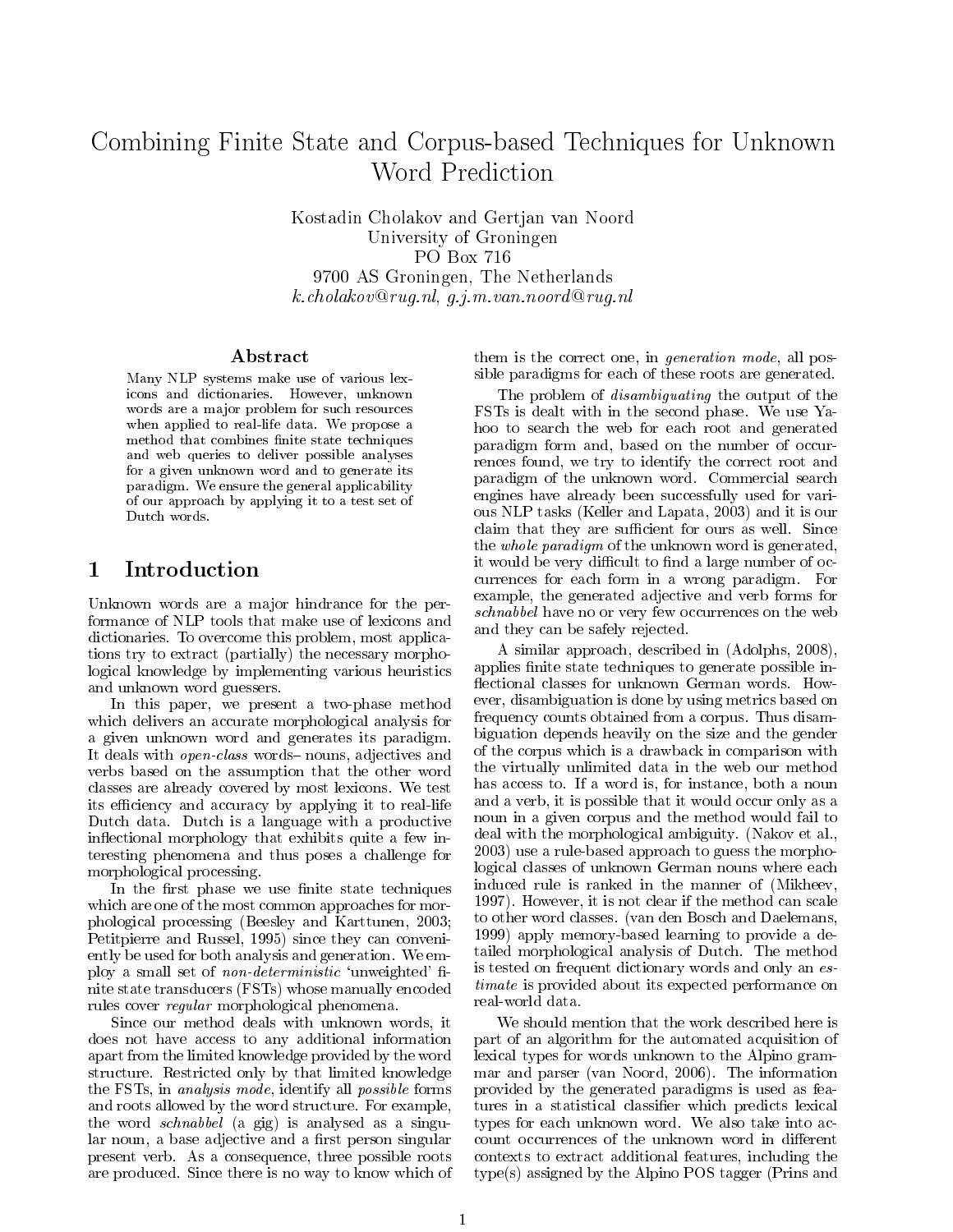van Noord, 2001) and types which Alpino allows as plausible in the particular context. Therefore, both the morphology of the unknown word and its context are considered in the prediction process. For more details, see (Cholakov, 2009).

The remainder of the paper is organised as follows. Section 2 presents the morphological phenomena which are relevant for our experiments. Section 3 describes the FSTs and investigates their coverage and degree of non-determinism. Section 4 describes the web heuristics used to disambiguate the output of the FSTs and presents the experiments with the test data. Section 5 concludes the paper.

## 2 Morphological Phenomena

In this section we present the morphological phenomena which the FSTs account for. We begin by presenting some rules that have effect on all the three POS classes we consider.

In Dutch, the vowels a, e, o, u and i are either long or short. A vowel is long if it is doubled (e.g., *maan* – moon), if it is in a vowel combination (lief sweet, dear) or when it is at the end of a syllable  $(ma$  $ken$ -to make). The general rule is that the type of a vowel, short or long, is preserved in all word forms. In particular contexts, a vowel is kept long by doubling it:

 $(1)$  ma-ken-maak (to make, INF-1st PER.SG.PRES)

After removing the  $-en$  suffix from the infinitive, we get the form  $*mak$  and the vowel turns into a short one. To prevent this, a is doubled. When en is added to form plural in  $(2)$ , u would become a long vowel- $*$ stu-ken. To prevent this, the following consonant is  $d$ oubled- $stuk-ken$ .

```
(2) stuk-stukken (piece-pieces)
```
However, there are some exceptions to these rules. Depending on whether the syllable containing the vowel in question is stressed or not, the type of the vowel can change for words with stems ending in  $-el$ ,  $-er$  and  $-iq$ . If the syllable is stressed, then the vowel preserves its type in all word forms as shown in (3-a). If the respective syllable is not stressed, then the vowel is not doubled and it turns into a short one as in (3-b).

(3) a. 
$$
\underline{de}
$$
-len-deel (parts-part)  
b.  $\underline{re}$ -ge-len-re-gel (rules-rule)

The same also applies to the doubling of consonants. In  $(4-a)$  r is doubled to keep the vowel short. However, this is not the case in (4-b) because the stress falls on another syllable and thus, e turns into a long vowel.

(4) a. 
$$
sper-sper-ren
$$

\n(to bar, 1st PER.SG.PRES-INF)

\nb.  $\underline{count\text{-}ter\text{-}coun\text{-}te\text{-}ren}$  (to strike back, 1st PER.SG.PRES-INF)

One last important rule is that a morpheme cannot end in  $-v$  or  $-z$  and they are replace by f and s, respectively: rei-zen-reis (to travel, INF-1st PER.SG.PRES) and  $le-ven-leet$  (to live, INF-1st PER.SG.PRES).

**Noun Inflection.** Most Dutch nouns form plural by adding -en to the singular form, as shown in (2). However, some nouns take  $-s$  to form their plural: jongen-jongens (boy-boys), tram-trams.

Adjective Inflection. Most adjectives in Dutch have base, comparative and superlative forms. Comparative is normally formed by adding -er to the base form: snel-sneller (fast-faster). Superlative is formed by adding the suffix  $-st$  to the base form: snel-snelst. However, base forms that end in -s take only -t to form superlative:

 $(5)$  geeps-geepst (pale-the most pale)

Additionally, when adjectives are used attributively, they get an  $-e$  suffix. The only exception is when they precede a neutral noun which is not used with a definite article or a pronoun. Some adjectives, for example the ones ending in -en which are mostly adjectives denoting material, do not exhibit that kind of inflection: de gouden ring (the gold ring).

Verb Inflection. The starting point for verb inflection is the verb stem. The only thing which needs to be explained in connection with the results of our experiments is the formation of the past participle (psp). It is formed by adding the prefix  $ge$ - to the stem and, depending on the final consonant of the stem, either a t or d suffix is attached. However, if the stem already ends in  $-t$  or  $-d$ , no suffix is added.

An exception to these rules are verbs with *separ*able particles which form psp by inserting ge between the separable particle and the verb stem-opgeruimd (to clean). Verbs starting with be-, er-, ge-, her-, mis ont- and ver- form psp without  $ge:$  vertel-verteld (to tell). These particles are also known as inseparable. For a detailed discussion of Dutch morphology, see (de Haas and Trommelen, 1993).

# 3 Finite State Morphology

We employ a set of FSTs to cover the morphological phenomena presented in the previous section. For example, if the input word is stukken from (2), the transducer for plural nouns should produce stuk as a possible root form in analysis mode, and then, given this root form, it should output stukken in generation mode. In our experiments, the root of a given noun is its singular form, the root of an adjective its base form, and the one of a verb is its stem.

We have used the Stuttgart Finite State Transducer (SFST) tools to implement and run a number of separate transducers which are shown in Table 1.

| singular, plural<br>nouns                              |  |
|--------------------------------------------------------|--|
| base, comparative, superlative<br>adi                  |  |
| $ $ sg1, sg2/3, pl/inf, past-sg, past-pl, psp<br>verbs |  |



We use words from the CELEX morphological database (CELEX, 1995) as a development set in order to: i) investigate if all target phenomena are covered by the FSTs and ii) to have some notion of their degree of non-determinism. CELEX contains about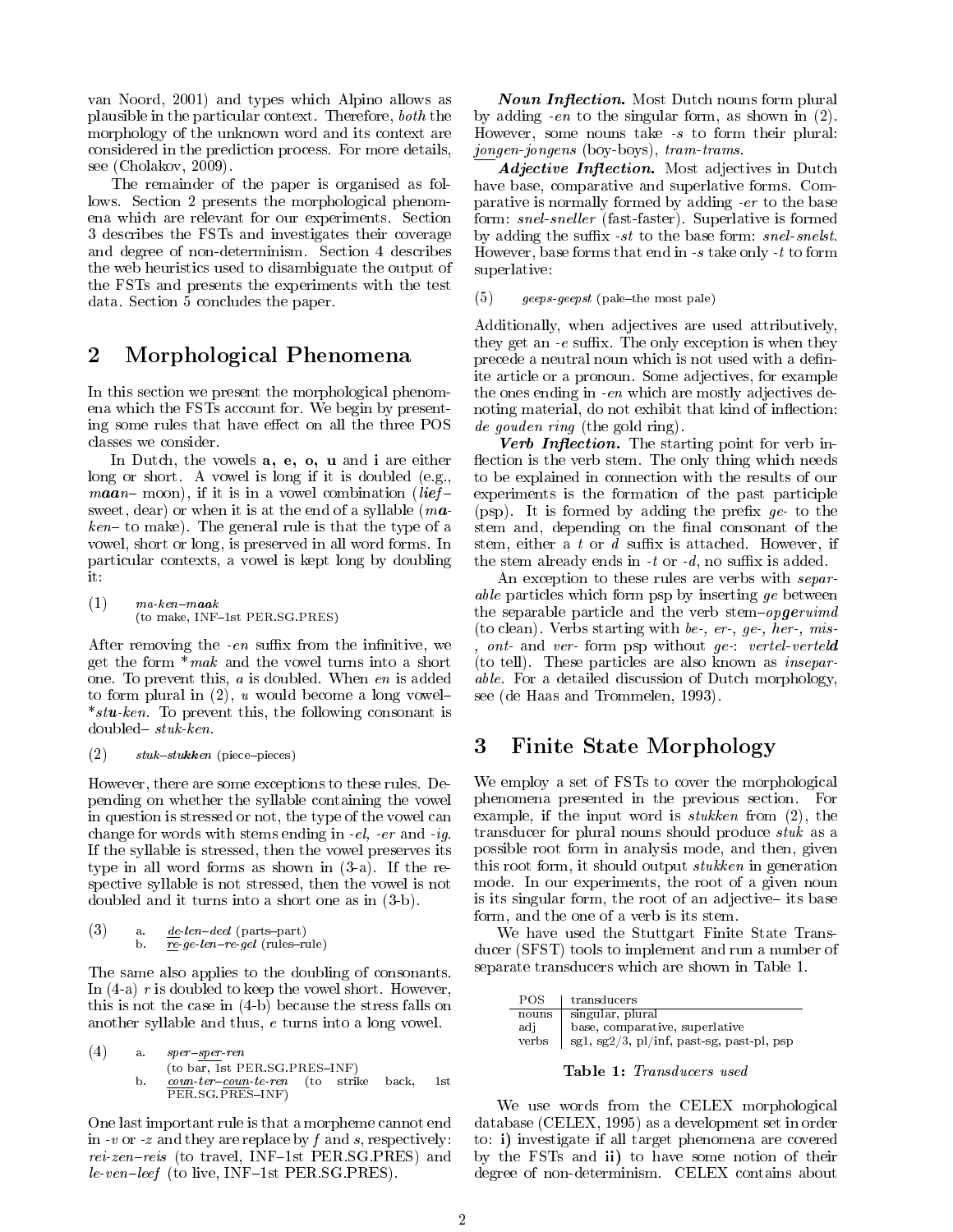380K word forms corresponding to nearly 125K headwords. It is a very suitable resource for our purposes since it covers a large number of different morphological phenomena.

Three word sets are randomly selected: 2000 plural nouns, 2000 superlative adjectives and 2000 first person singular verbs and they are processed with the FSTs. We take superlative adjective forms and plural nouns in order to ensure that we deal with comparable adjectives and countable nouns. The paradigms of the selected words are extracted from CELEX, so we can check the paradigms generated by the FSTs against them.

The results for the analysis of the three extracted word sets are given in Table 2. First, the words of each set are analysed with the respective transducer and the output is a set of possible root forms for each word. The number of analyses is divided by the number of analysed words to get the analyses per word ratio. This indicates how deterministic the applied transducer is in analysis mode.

Next, we use the candidate roots to generate paradigms for each word and we check them against the paradigm we extracted from CELEX for the respective word. If the correct paradigm was found, the root which it was generated from is saved and thus, a list of correct roots for each of the three word sets is produced.

|               | nouns | adi  | verbs |
|---------------|-------|------|-------|
| analysed      | 1995  | 1999 | 1963  |
| analyses/word | 1.18  | 2.93 | 1.11  |
| correct roots | 1946  | 1998 | 1567  |

Table 2: Analysis mode results

The words which failed to be analysed are very irregular forms which makes it impossible for an analysis to be produced, e.g. *vaklui-vakman* (experts-expert), since our method deals only with regular inflection.

The FSTs do not have access to information about the word stress and therefore, cases like (3-a) and (3-b) are ambiguous because it is not clear whether the vowel should be doubled or not. For example, the possible roots for regelen would be \*regeel and regel.

The number of analyses for adjectives is so high because it is not clear whether the word is an adjective that ends in  $s$  and takes only  $-t$  to form superlative as shown in (5). If so, there is also no way to know if the root form ends in  $-s$  or if s is a replacement for a -z. Thus, for almost each adjective three analyses will be delivered - boost (angry):  $*$ boo,  $*$ boos and booz. This is also the reason for the non-determinism of the first person singular verb transducer- the output of the analysis for leef is leev and \*leef.

There are also words for which no correct paradigms are generated. This is due to the fact that those words have at least one irregular form in their paradigms-schip-schepen (ship-ships). However, we do not see these irregularities as an obstacle for the performance of our method since they form a closed class and are supposed to be already included in most lexicons and dictionaries.

Next, each of the three lists with correct roots is processed by the transducers for the respective POS in generation mode to investigate the non-determinism of the generation. Table 3 shows the average number of generated forms per root for the transducers with nondeterministic generation.

| transducer  | forms/root |
|-------------|------------|
| plural      | 1.21       |
| base        | 1.21       |
| comparative | 1.38       |
| $p$ /inf    | 1.36       |
| psp         | 1 1 1      |

Table 3: Generation: non-deterministic transducers

Except for the psp transducer, the nondeterminism is caused by cases like (4-a) and (4-b) where, depending on which syllable is stressed, the final  $l, r$  and  $g$  can be doubled or not. The nondeterminism of the psp generator is due to the fact that some of the verb particles can be both separable and inseparable. For example, we have omklemd (to clasp) but there is also omgekanteld (to tip over). Therefore, both \*omkanteld and omgekanteld are generated.

### 4 Disambiguation Phase

#### 4.1 Web Search Heuristics

Since we showed that the FSTs cover all target morphological phenomena, the only remaining issue is to disambiguate their non-deterministic output. We resolve this problem by using Yahoo to obtain the search hits for a given root and the word forms it generates. If a given form is found more times than a certain threshold (500 in our experiments), it is very likely that the form is a valid member of the paradigm. A paradigm is considered valid if all its forms have passed the threshold. Further, we limit the search only to pages considered by Yahoo to be in Dutch and which are from the Netherlands.

In order to evaluate the performance of our method, a test set that consists of nouns, adjectives and verbs which have between 40 and 100 occurrences in large Dutch newspaper corpora (∼530M words) has been created. This selection is based on the assumption that unknown words are typically less frequent. The corpora have already been parsed with the Alpino parser and many words have been added to the lexicon of the Alpino grammar. The lexical entries of the chosen words provide our gold standard.

Verbs are the easiest POS for processing with our method because in most cases, all 6 forms- $sg1, sg2/3$ ,  $pl/inf$ , past-sg, past-pl and psp- are different and the chance of finding enough counts for all forms in a wrong paradigm is minimal. We start by checking if there are enough search hits for the root, i.e. the sg1 form in this case. In order to be sure that the occurrences found are actually the ones of the root, the query sent to Yahoo consists of the first person singular personal pronoun and the root-  $ik + root$ .

However, it is very difficult to capture cases like opruimen with that query since the separable particle occurs at the end of the sentence. To deal with this, we automatically check whether the given candidate root starts with a separable particle and if so, we ignore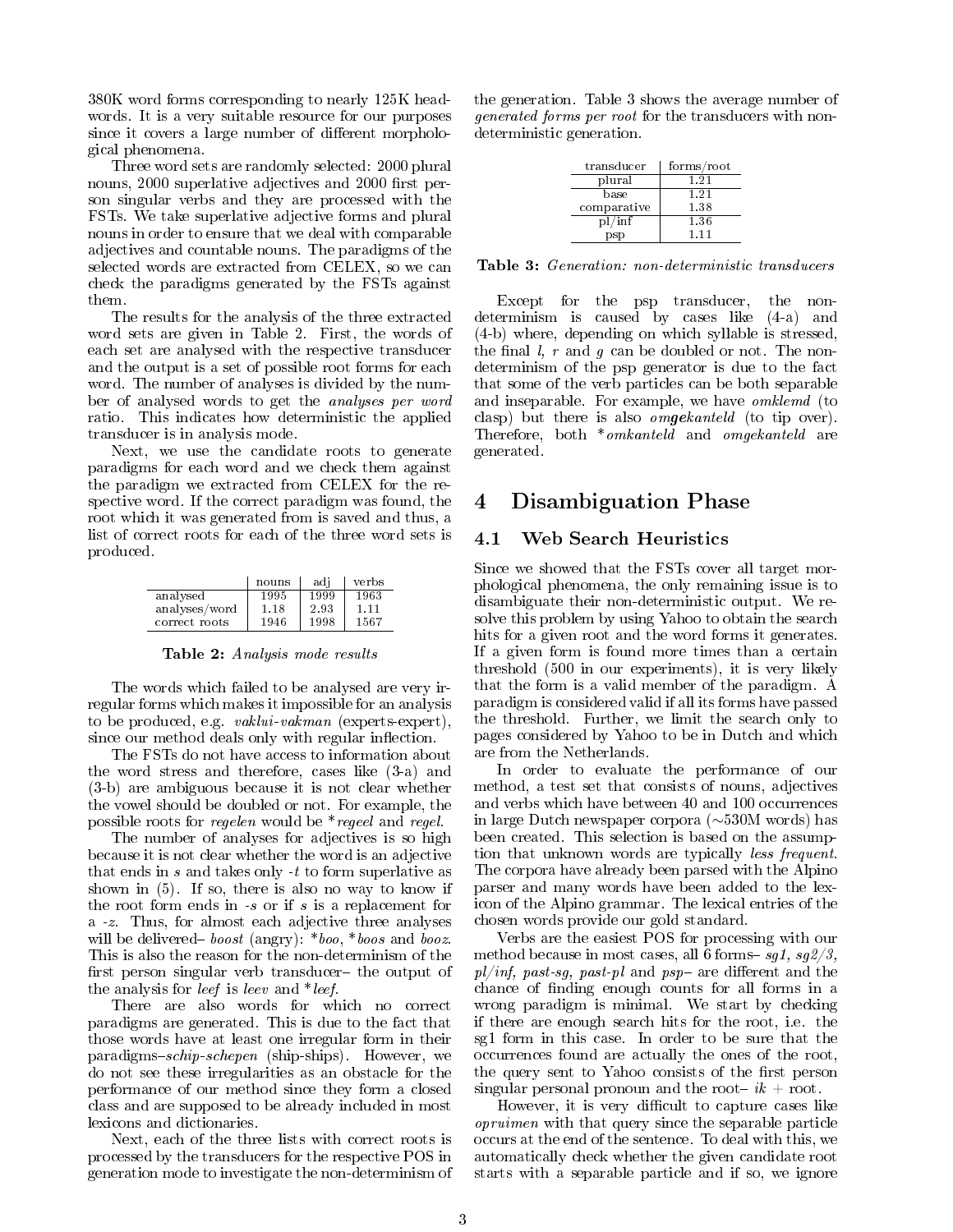that particle and search only for the verb stem-  $ik$ ruim.

Since the combination of  $ik$  and the root form can be very rare for some verbs, we set a threshold of only 50 occurrences. Even if a wrong root is able to get through, it would be always discarded, if there are not enough search hits for one of the forms it generates. The same threshold is also used for the past singular and the past plural forms since those are not that frequently used in Dutch.

For adjectives, we want to find the base, comparative and superlative forms and their inflected counterparts. However, not every adjective has all six forms. Non-comparable adjectives like amorf (amorphous) have only the base and the base inflected form. There are also some adjectives like romantisch (romantic) which form superlative by using the word meest (most) in front of the base form.

We start again by looking if there are enough search hits for the proposed root which is the base adjective form in this case. If all six forms are found, then the generated paradigm is taken to be the final result. However, in order to be able to deal with cases like romantisch, we also allow for paradigms where only the two base and the two comparative forms are found.

The adjectives for which no paradigm has been generated are processed again but this time we assume that these adjectives are non-comparable and thus, we search only for the two base forms. If their counts are above the threshold, the paradigm is considered to be valid. We do this in a separate round in order to avoid situations where a wrong root is able to produce two valid base forms due to chance.

Nouns are the most complicated POS to process because there are only 2 forms, singular and plural, which makes it more difficult to obtain reliable results. One example is schel-schellen (bell-bells). If the input word is schellen, there are two possible roots for it- schel and \*schellen. In the latter case, there are enough hits for the generated plural form \*schellens because *schellen* happens to be a family name and schellens is its genitive form-Schellens methode (Schellen's method). Thus a wrong paradigm will be generated.

To prevent this, we search for the combination of the indefinite article een and the root. However, not all nouns combine with een (e.g. mass nouns) and that is why, if there are not enough search hits, we also search for the combination of the root and is (to be, 3rd PER.SG.PRES). The queries for een schellen and schellen is return less than 100 hits and this root is correctly discarded.

Once a root form has passed the threshold, we can also determine the definite article of the noun. Depending on their gender and number, Dutch nouns are used either with the de definite article (for masculine and feminine, and also plural) or the het article (for neuter). We search for occurrences of  $de +$  root and  $het$  + root and return the article with the higher number of search hits.

The query for the generated noun plural form is  $de+plural$ . Since the generation is not deterministic, there might be more than one plural form which passes the threshold. In this case, the most frequent one is taken to be the final output. If there is more than

one root that was able to generate a paradigm, the paradigm of the one with the most search hits is taken to be the final outcome.

However, there are many compounds whose root forms, combined with the indefinite article have very low number of occurrences: *Marshall-plan* (the Marshall plan), zaak-Bouterse (the Bouterse case), zendingswerk (missionary work). Normally, the compound head is a common word and the paradigm could be generated by processing the head instead of the whole compound. In most of the cases, the head is the rightmost part of the compound-plan in Marshall-plan and werk (work) in zendingswerk.

For words which are joined by a hyphen, splitting the compound is straightforward- the word on the right side is considered to be the head of the compound. However, if this word starts with a capital letter, like in zaak-Bouterse, we assume that the head of the compound is on the left side since the right part is most probably a name. For compounds without a hyphen, we take the chunk from the third letter to the end of the word. If there are at least 10,000 search hits for this chunk, it is considered to be the head of the compound. Otherwise, the chunk from the fourth letter is taken and so on, until we find a chunk with enough occurrences.

Let us put it all together. The query for the root is sent but the threshold set for it is 100 because nouns tend to occur less frequently together with the indefinite article. After a valid root is found, the definite article is determined and then the search hits for the generated plural form(s) are obtained. If no paradigm was generated for a given word, we assume that it might be a low-frequent compound and we try to split it. If there is a valid head, the same procedure is applied to it in an attempt to generate its paradigm which is also the paradigm of the whole compound.

#### 4.2 Results and Error Analysis

The test set, described in Section 4.1, consists of 2593 unique words but the gold standard contains a total of 2781 entries - 1368 nouns, 729 adjectives and 684 verbs. This is due to the fact that some morphologically ambiguous words have more than one valid paradigm. For instance, many psp can also act as adjectives: gebruind is the psp of the verb  $\text{b}$  ruinen (to turn/make brown) but it is also an adjective 'tanned, sunburnt'. That is why this word is listed both as an adjective and a verb. There are 188 cases of morphological ambiguity.

However, our method is able do deal with them. When an input word comes in, the FSTs for each POS try to process it and if some of them manage to generate a paradigm, the web heuristics for the respective POS are applied. After the disambiguation phase, only the verb and the adjective paradigms for *gebruind* 'survived' and they are correctly taken to be the final outcome. However, in very rare cases there is morphological ambiguity within the same POS. For instance, the word kussen is the plural form of kus (a kiss) but it also means 'a cushion' whose plural form is kussens. In that case, only the paradigm whose root form has more search hits is returned.

Table 4 presents the overall results and the results for each POS. Coverage indicates the number of words